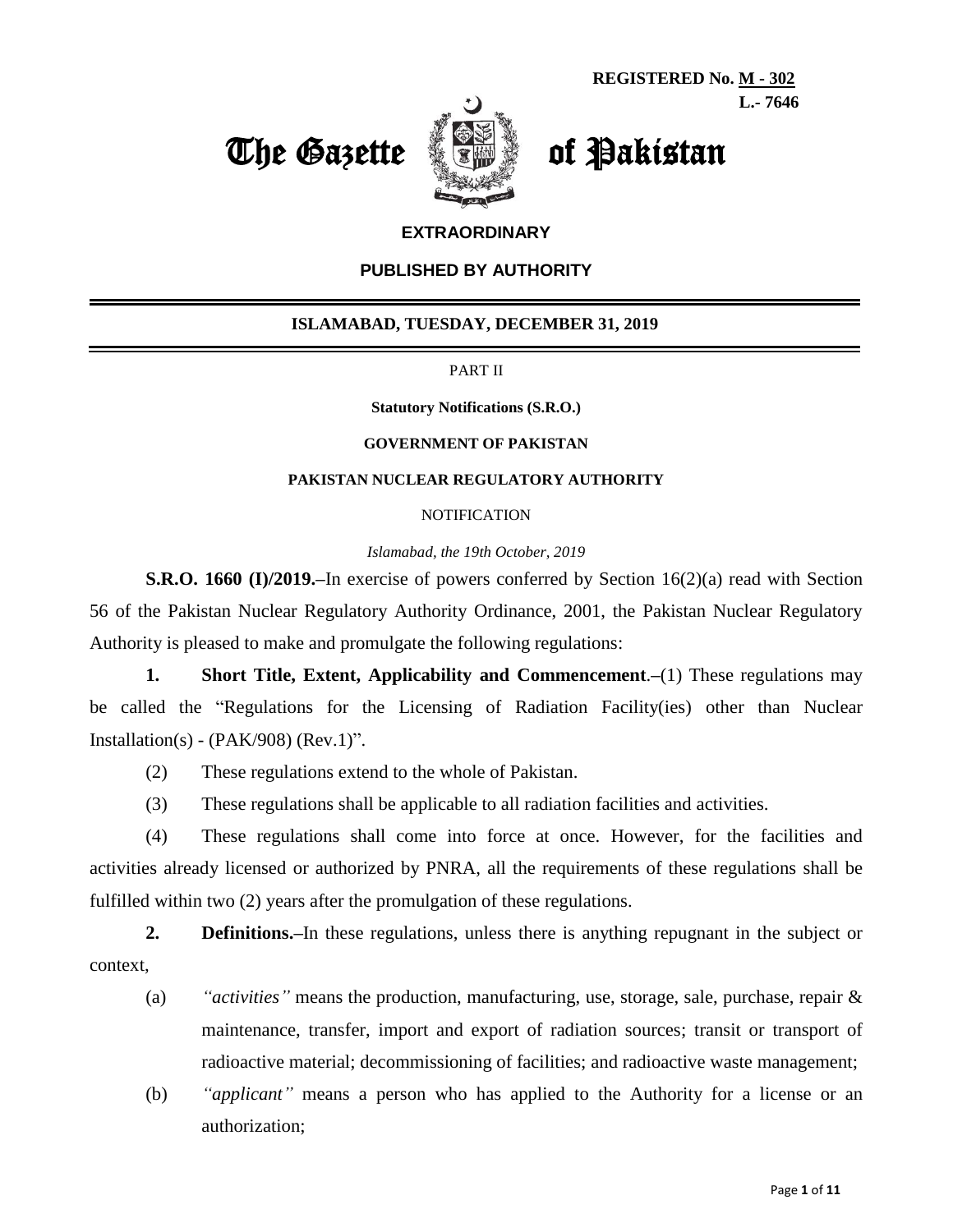- (c) *"clearance"* means the removal of regulatory control by the Authority from radioactive material or radioactive objects within licensed radiation facilities;
- (d) *"inspection"* means an examination, observation, measurement or test undertaken to assess structure, systems, components and materials as well as operation, processes, procedures and personnel competence;
- (e) *"licensee"* means the holder of a valid license issued by the Authority;
- (f) *"radiation facility"* means any premises where radiation source (radioactive material or radiation generator) is acquired, produced, manufactured, processed, reprocessed, repaired, used, handled, extracted, imported, exported, stored, installed, operated, maintained and converted;
- (g) *"source"* means anything that may cause radiation exposure, such as by emitting ionizing radiation or by releasing radioactive material, and can be treated as a single entity for protection and safety purposes, it includes all types of radiation generators and radioactive material, and is also called as radiation source; and
- (h) *"worker"* means any individual who works, whether full time, part time or temporarily, for an employer and who has recognized rights and duties in relation to occupational radiation protection (a self-employed person is regarded as having the duties of both an employer and a worker), and is also called as radiation worker.

**3. Scope.–**These regulations shall apply to licensing and authorization of radiation facilities and activities. However, the activities involving sources meeting the exemption criteria as prescribed in Regulations on Radiation Protection - (PAK/904) are exempted from the requirements of these regulations.

**4. Interpretation.–**The decision of Chairman PNRA regarding the interpretation of any word or phrase of these regulations shall be final and binding.

**5. Notification.–**Any person intending to establish a radiation facility or carry out any activity involving radiation sources shall notify the Authority of such an intention as early as possible so as to initiate the licensing process.

**6. Application Forms.–**The application for obtaining a license or an authorization, under these regulations, shall be submitted on duly filled-in prescribed application form obtained from any of the Regional Directorates of the Authority or from its website (i.e. [http://www.pnra.org](http://www.pnra.org/)).

**7. Issuance of License.–**(1) After notification, the applicant shall apply in writing to the Authority for licensing at least one (1) month prior to acquire radiation sources along with the documents as applicable according to Schedule I; NOC from relevant departments of the Federal,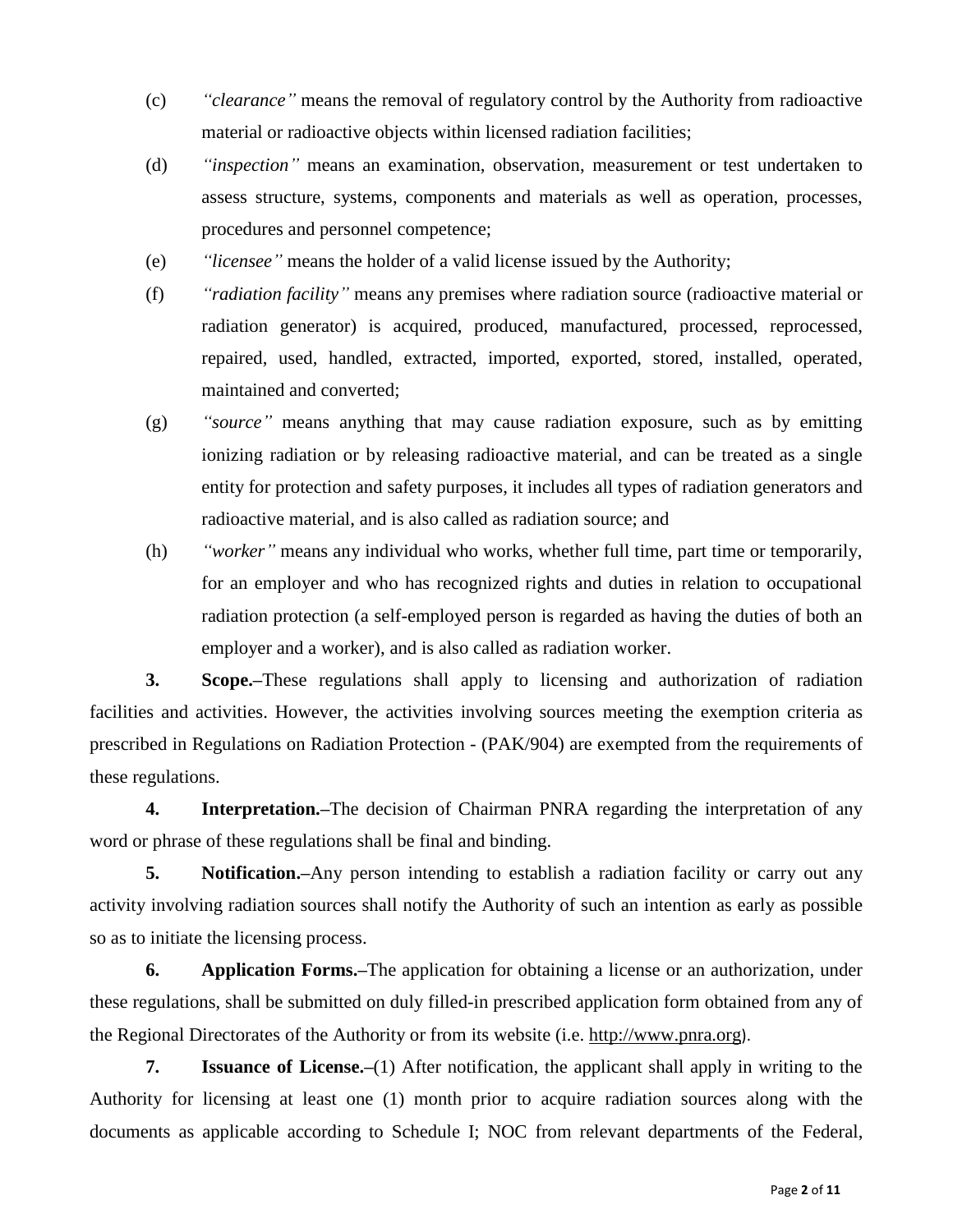Provincial and Local Governments (if required); and applicable licensing fee as prescribed in Regulations on Licensing Fee by Pakistan Nuclear Regulatory Authority - (PAK/900).

(2) After review and assessment of the submissions, the Authority upon its satisfaction may register the premises and grant license for acquisition of radiation sources to such person, for such period, for such purpose and on such terms and conditions as may be specified in the license.

(3) The license for acquisition shall not authorize the licensee to operate the facility without prior obtaining the license for operation. The licensee shall obtain license for operation within validity period of license for acquisition or apply for renewal of license for acquisition along with the license renewal fee as prescribed in the Regulations PAK/900 and submission of sufficient justification for not obtaining the license for operation.

(4) The Authority may make such further inquiries, conduct inspections or investigations either itself or through those authorized in that behalf by the Authority, as may be deemed necessary, and require the licensee to provide further demonstration by submitting the required information or evidence that the benefit from the operation of the facility shall outweigh the radiation risks associated with the facility.

(5) On approval of the required submissions, the Authority, may issue license for operation to such person, for such period, for such purpose and on such terms and conditions as may be specified in the license.

(6) The Authority may issue license for acquisition and operation simultaneously provided that the applicable requirements of these regulations are fulfilled.

**8. Renewal of License.–**(1) The licensee shall apply in writing to the Authority for the renewal of license for operation, within three (3) months after the expiry of the license, along with the license renewal fee as prescribed in the Regulations PAK/900 and following information and documents:

- (a) Updated list and occupational exposure data of workers;
- (b) Updated information and documents as per Schedule I (in case of any changes, where applicable);
- (c) Updated inventory of radiation sources; and
- (d) Any other information and record, as required by the Authority.

(2) The Authority, upon its satisfaction that all the applicable regulatory requirements are fulfilled, may grant the renewal of license for one (1) year. However, in case of small radiation facilities e.g. X-ray facility, CT scanner, teaching and research institutes, etc., the license for operation may be renewed for a maximum period of five (5) years.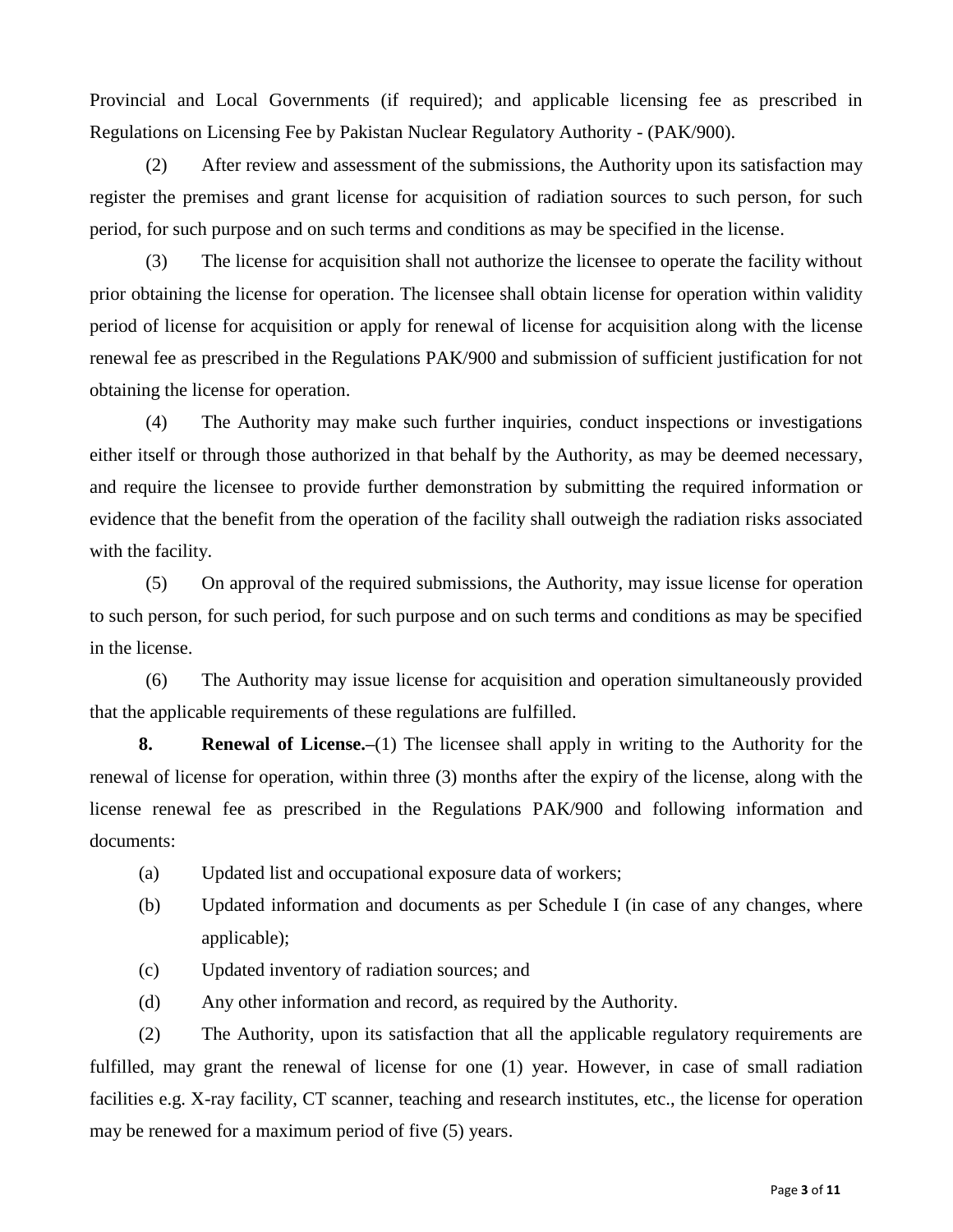(3) In case where the licensee fails to pay annual renewal fee within due date, he shall pay the fee along with surcharge as prescribed in the Regulations PAK/900.

**9. Amendment in License.–**(1) The licensee shall apply in writing to the Authority for amendment in the license, prior to make any changes in the license (as prescribed in the Regulations PAK/900), on duly filled-in application form along with the details of proposed amendment, assessment of its impact on safety and security (if any) and the applicable amendment fee as per Regulations PAK/900.

(2) After review of the application and related information and documents, the Authority, upon its satisfaction, may issue an amended license.

**10. Transfer of License.–**(1) The licensee shall not transfer its license to any other person without obtaining prior approval, in writing, from the Authority.

(2) The licensee shall apply in writing at least one (1) month in advance to the Authority, for the transfer of its license, on duly filled-in application form along with the credentials, consent of the proposed transferee and the applicable license transfer fee as per Regulations PAK/900.

(3) In case, the modality of transfer of a license is not covered in the Regulations PAK/900, a new license shall be required.

(4) After review of the application and related information and documents, the Authority, upon its satisfaction, may transfer the license to proposed transferee, on such terms and conditions as may be specified in the license.

**11.** Surrender of License.–(1) If any licensee does not intend to possess the radiation source or operate his facility on permanent basis, he shall surrender the license by submitting three (3) months prior notice to the Authority.

(2) The licensee shall make necessary arrangements for decommissioning or safe transfer of radiation source either back to the supplier or to a designated radioactive waste management facility, with the approval of the Authority within the validity period of the license.

(3) If a licensee intends to sell his radiation source to any other person, the case shall be dealt with as per Regulation 14(1)(e) of these regulations.

**12.** Grant of more than one License.—(1) Nothing contained in these regulations shall prevent issuance of more than one license to the same person for same or different purposes at same or different places.

(2) For the purpose of these regulations: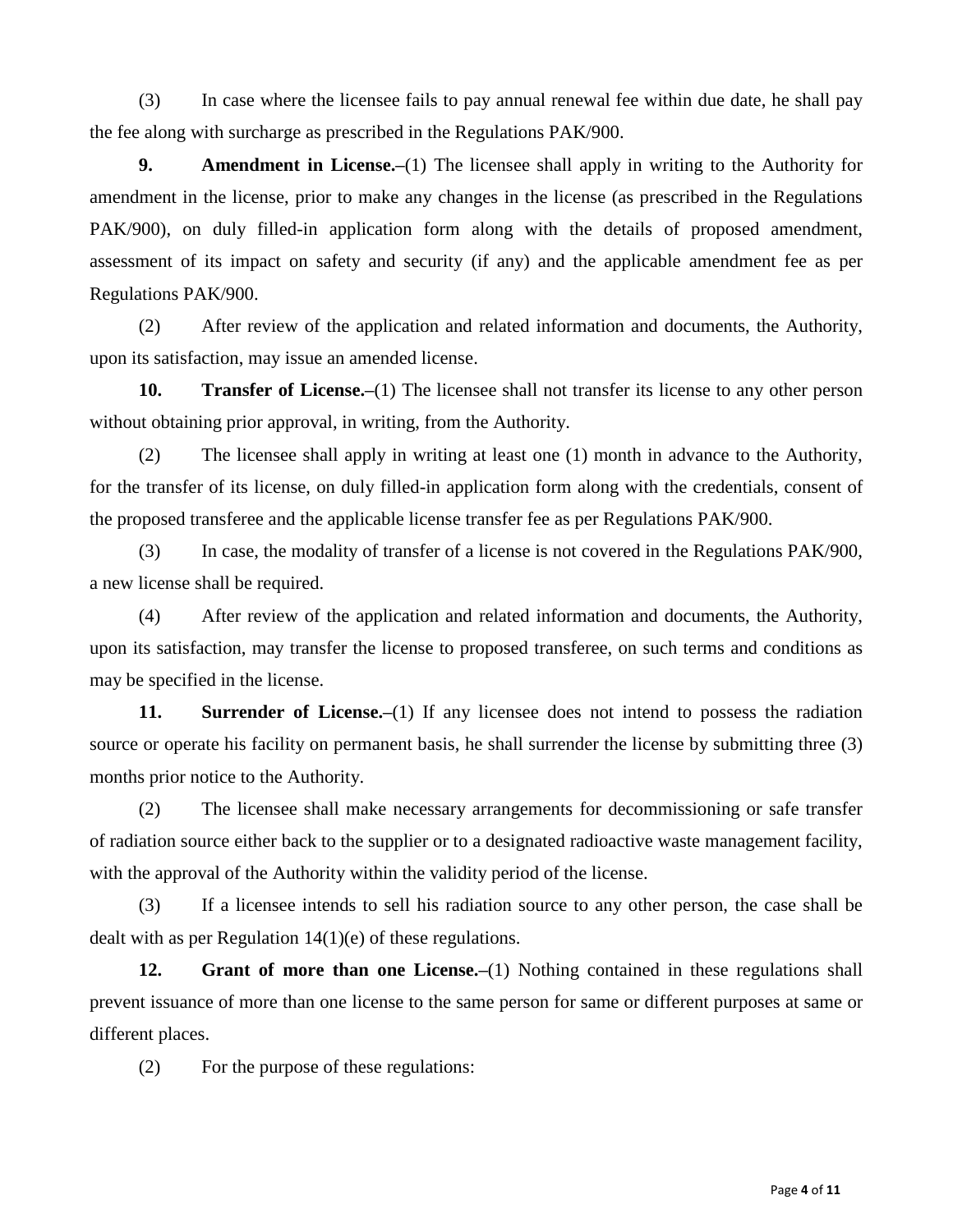- (a) Radiation sources that are located in same premises and used by the same person for same purpose shall be licensed as a single radiation facility, unless requested otherwise in writing, by the applicant and approved by the Authority.
- (b) Radiation sources that are located in same premises and used by the same person for different purposes shall be licensed as separate radiation facilities except Full Fledged Medical Centers as prescribed in the Regulations PAK/900.

**13.** Responsibilities of the Licensee.–(1) The licensee shall have the prime responsibility for the safety and security of his radiation facility or activity.

(2) The licensee shall be responsible to follow all applicable PNRA regulations; license conditions; and the directives issued by the Authority from time to time. In areas where PNRA regulations are not available, relevant latest revisions of the IAEA Safety and Security Standards shall be deemed to be applicable. In case the Safety and Security Standards of another country are proposed to be followed, the licensee shall demonstrate to the entire satisfaction of the Authority that the standards, proposed to be followed, offer the same or better standards of safety and security than would have been offered by the Safety and Security Standards of IAEA.

(3) The licensee shall notify the Authority, in writing, in case of an addition in the inventory of radiation sources along with detailed information, changes in safety measures (if required), and the licensing fee (where applicable) for the additional radiation source as prescribed in the Regulations PAK/900.

(4) The licensee shall ensure that sufficient number of workers are available for the smooth operation of his radiation facility or activity. The workers who are designated in application form by name and qualification as having key assignments related to radiation protection and the workers involved in handling of radiation sources, shall only be permitted to perform such assignments and tasks. In case of any changes, licensee shall submit the updated list of workers to the Authority.

(5) The licensee shall ensure that workers have relevant qualification, training and experience for performing their intended tasks, according to the qualification criteria and contents of training as specified by the Authority.

(6) The licensee shall be responsible for the recovery and rehabilitation of the affected workers, the public and the environment, proportional to the extent as determined by the Authority, in case the Authority determines that it has resulted by an incident or accident involving radiation source of his facility or activity.

(7) The licensee shall be responsible to ensure the availability of funds for decommissioning of his facility or disposal of radiation sources (as applicable) for which he is licensed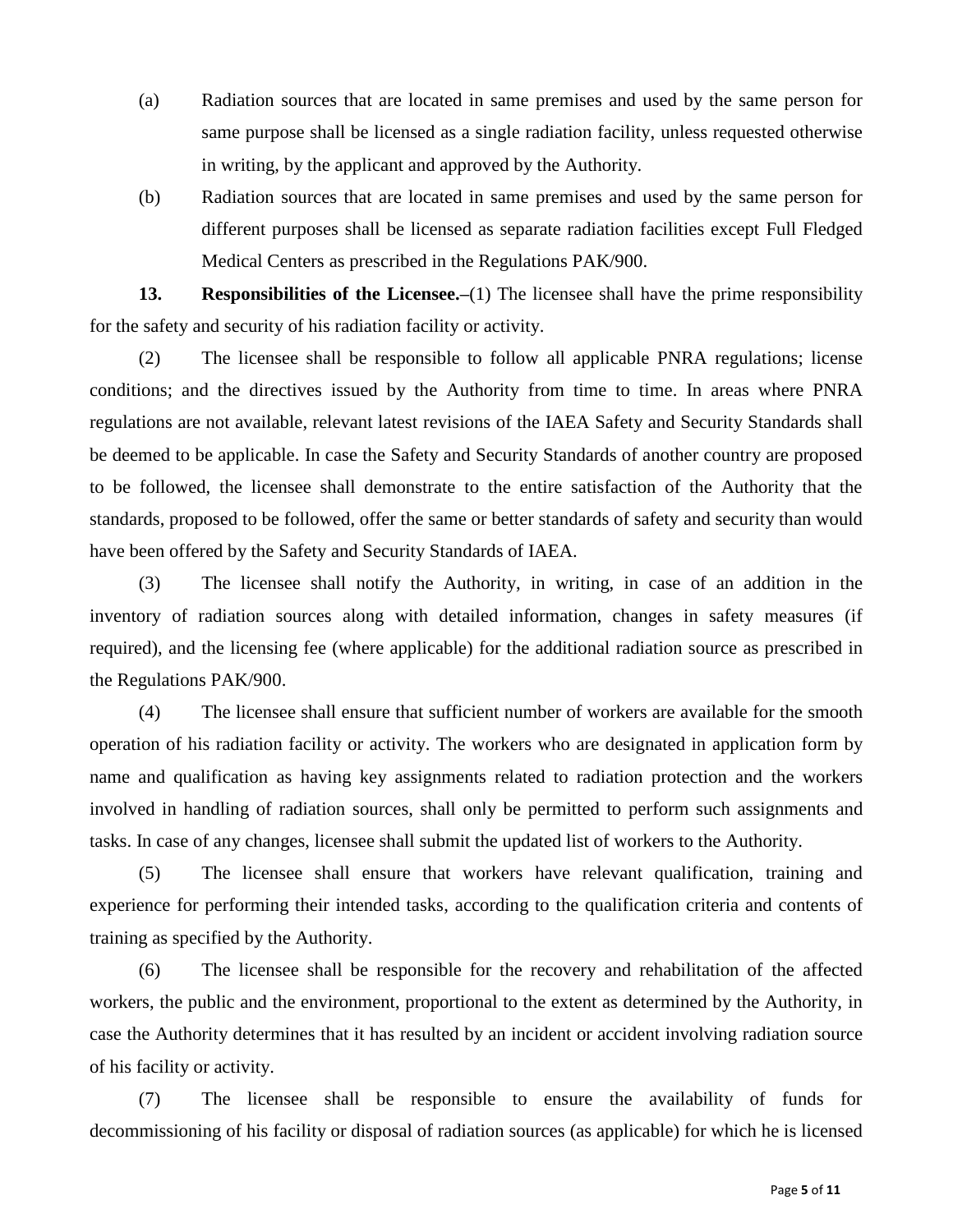in accordance with the requirements of Regulations on Decommissioning of Facilities using Radioactive Material – (PAK/930).

**14.** Specific Authorizations other than License.—(1) The licensee shall not carry out any of the activities, as mentioned below, unless specific authorization is obtained from the Authority, for such purpose:

- (a) Any changes in the approved licensing documents;
- (b) Modification in the specifications of radiation sources, shielding design, facility layout, safety or security functions;
- (c) Import or export of radiation sources including used or refurbished radiation generators and devices containing radioactive material;
- (d) Local purchase of radiation sources including used or refurbished radiation generators and devices containing radioactive material;
- (e) Transfer or sale of a radiation source to any other person, unless the transferor possesses a valid license and both the transferor and transferee have obtained authorization from the Authority;
- (f) Transfer of radioactive material to a designated radioactive waste management facility;
- (g) Decommissioning of the radiation facility;
- (h) Clearance of radioactive material or radioactive objects;
- (i) Health screening and biomedical research involving radiation exposure to humans; and
- (j) Any other activity as may be determined by the Authority.

(2) The licensee shall apply in writing to the Authority, at least one (1) month prior to conduct of any activity as enlisted in Regulation 14(1) of these regulations, to obtain specific authorization along with the following:

- (a) Detailed information regarding proposed activity with reasons and justification;
- (b) Complete information regarding sources involved;
- (c) Safety assessment report for activities enlisted in Regulation 14(1)(b) of these regulations; and
- (d) Any other information required by the Authority.

(3) If the licensee intends to obtain an authorization under Regulation  $14(1)(g)$  of these regulations, he shall submit final decommissioning plan of the radiation facility along with the application for approval by the Authority.

(4) After review and assessment of the submissions, the Authority upon its satisfaction may grant an authorization for the specific activity on such terms and conditions as may be specified in the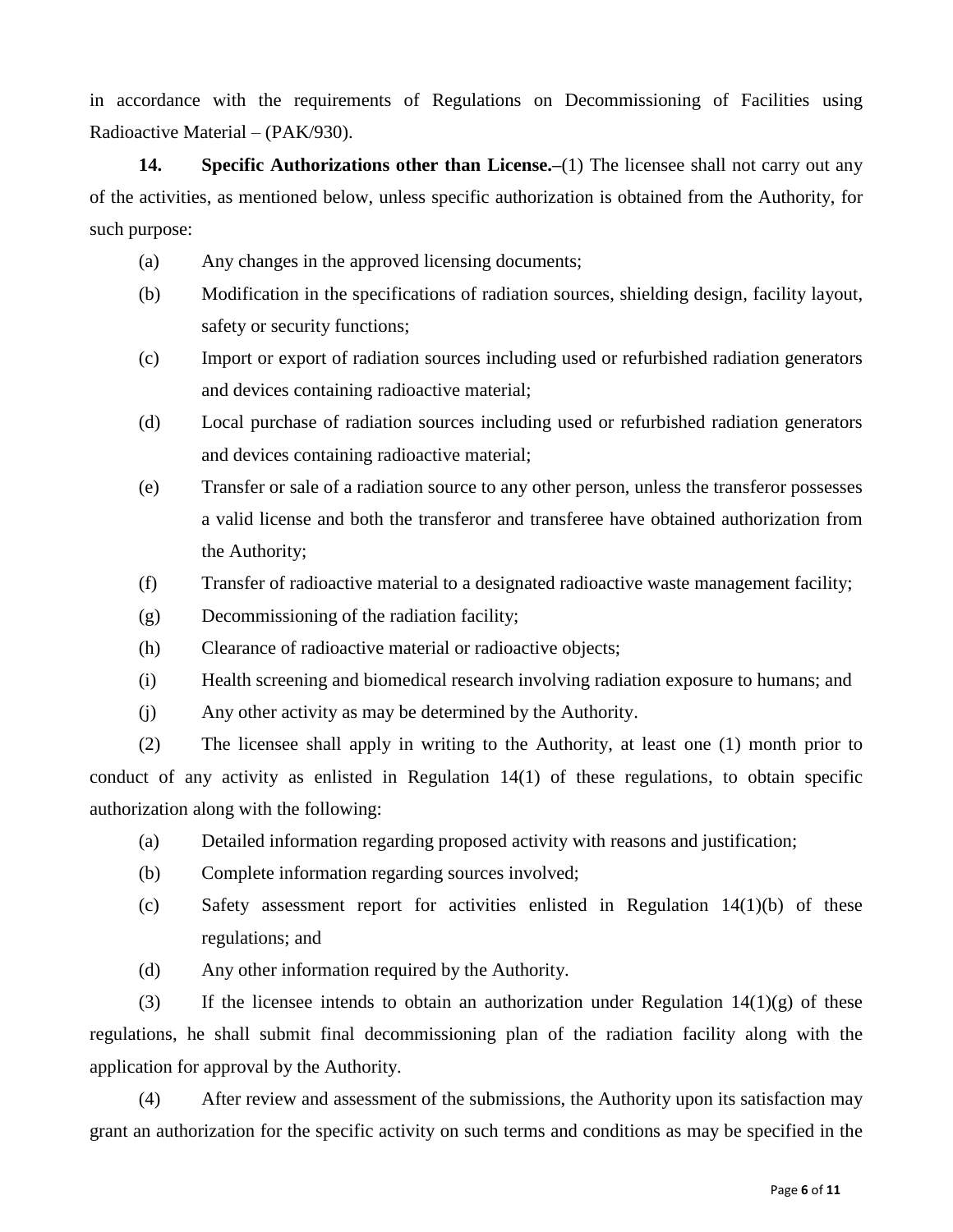authorization.

**15. Authorization for Transit or Transport of Radioactive Material or Contaminated Items.–(1)** Any person intending to transit or transport radioactive material or items contaminated with radioactive material through Pakistan shall apply in writing to the Authority, for obtaining an authorization, on duly filled-in application form along with the applicable authorization fee as prescribed in the Regulations PAK/900.

(2) After review and assessment of the application, the Authority upon its satisfaction may grant an authorization to such person, for such period, for such purpose and on such terms and conditions as may be specified in the authorization.

**16. Rejection of Application.–**(1) The Authority has the right to reject any application, however, the basis for rejection may be documented and communicated to the applicant or licensee, if so requested. In case of rejection of the application, the Authority may refund the fee paid by the applicant or licensee, as the case may be, after deducting twenty percent (20%) as processing fee.

(2) The applicant or licensee, as the case may be, has the right to submit an appeal, in writing, to the Authority against the regulatory decision. In case the appeal is not accepted, the applicant or licensee, as the case may be, shall make necessary arrangements for the safe transfer of radiation source either back to the supplier or to a designated radioactive waste management facility or the case shall be dealt with as per Regulation  $14(1)(e)$  of these regulations, as deemed appropriate, with the approval of the Authority.

17. **Inspection.**–(1) The Authority may conduct inspection of any radiation facility or activity as and when required.

(2) The licensee, on demand, shall provide all kinds of records and required information to the inspector or any other person authorized in that behalf by the Authority.

**18. Non Compliance.–**If a person contravenes any of the provisions of the Ordinance, the regulations made there under, any of the terms and conditions of the license or an authorization, or any of the directives of the Authority, the Authority may take appropriate enforcement actions against such person, as prescribed in the Pakistan Nuclear Regulatory Authority Enforcement Regulations - (PAK/950).

**19. Repeal.–**The "Regulations for the Licensing of Radiation Facility(ies) other than Nuclear Installation(s) - PAK/908" notified *vide* S.R.O. 836(I)/2004 dated 5th October 2004 are hereby repealed.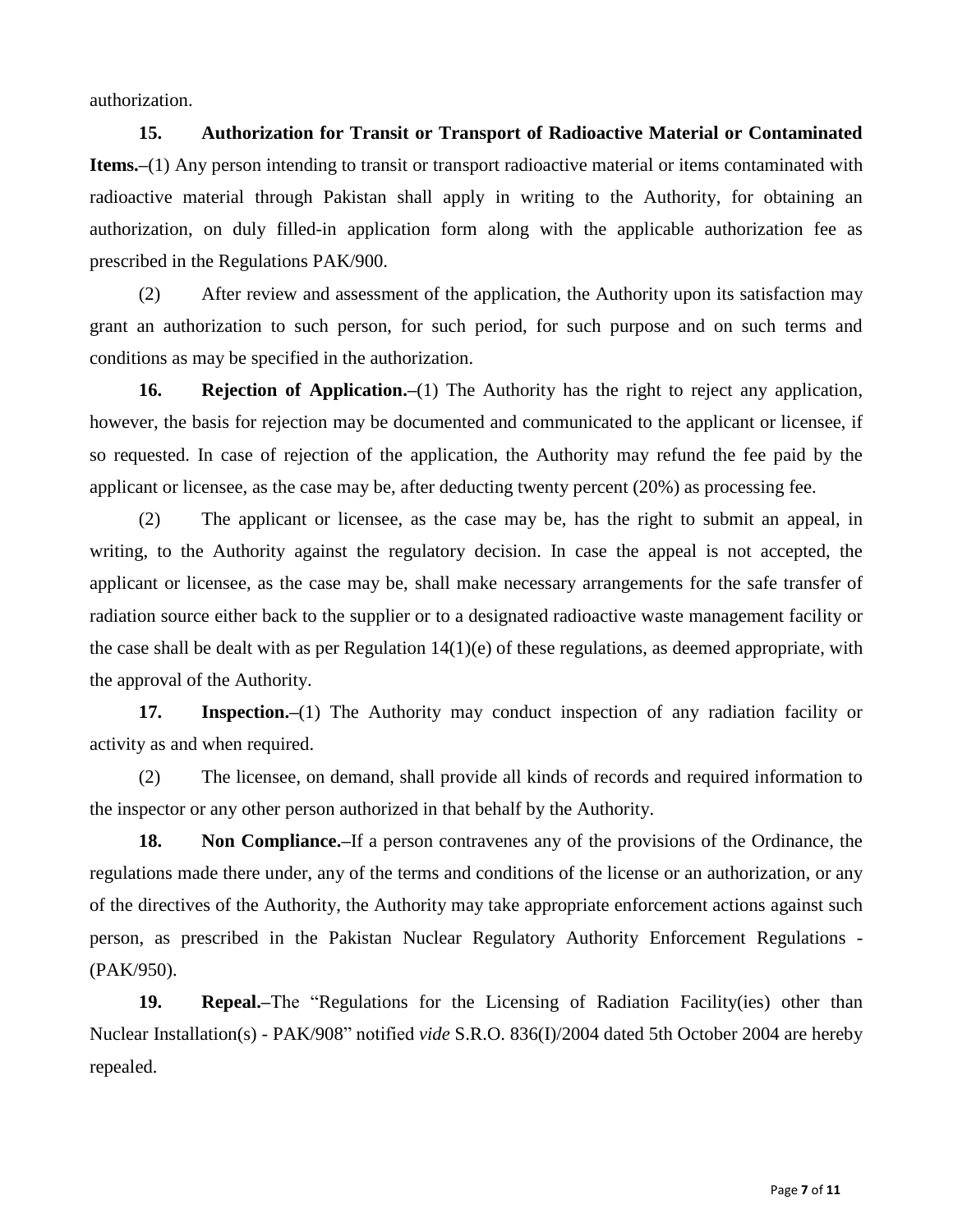# **Documents to be Submitted along with the Application Form**

# 1. **Full Fledged Medical Centre (including Radiotherapy Centre, Nuclear Medicine or Cardiology Centre, Radiology Department and Blood Irradiator)**

- (a) Safety Analysis Report;
- (b) Radiation Protection Program;
- (c) Radioactive Waste Management Program;
- (d) Physical Protection Plan;
- (e) Radiation Emergency Plan;
- (f) Quality Assurance Program; and
- (g) Initial Decommissioning Plan.

# 2. **Radiotherapy Centre**

- (a) Safety Analysis Report;
- (b) Radiation Protection Program;
- (c) Physical Protection Plan (if applicable);
- (d) Radiation Emergency Plan;
- (e) Quality Assurance Program; and
- (f) Initial Decommissioning Plan (if applicable).
- 3. **Nuclear Medicine or Cardiology Centre**
- (a) Safety Analysis Report;
- (b) Radiation Protection Program;
- (c) Radioactive Waste Management Program;
- (d) Radiation Emergency Plan;
- (e) Quality Assurance Program; and
- (f) Initial Decommissioning Plan.

### 4. **CT-Scanner, Medical Diagnostic X-ray Machine, Fluoroscopy Machine, Dental X-**

### **ray Machine, Angiography Machine, Mammography Machine and C-Arm Machine**

- (a) Plan, Map, Layout of the Facility; and
- (b) Shielding Design (if applicable).
- 5. **Industrial Radiography with Sources (Radioactive Material)**
- (a) Safety Analysis Report;
- (b) Radiation Protection Program;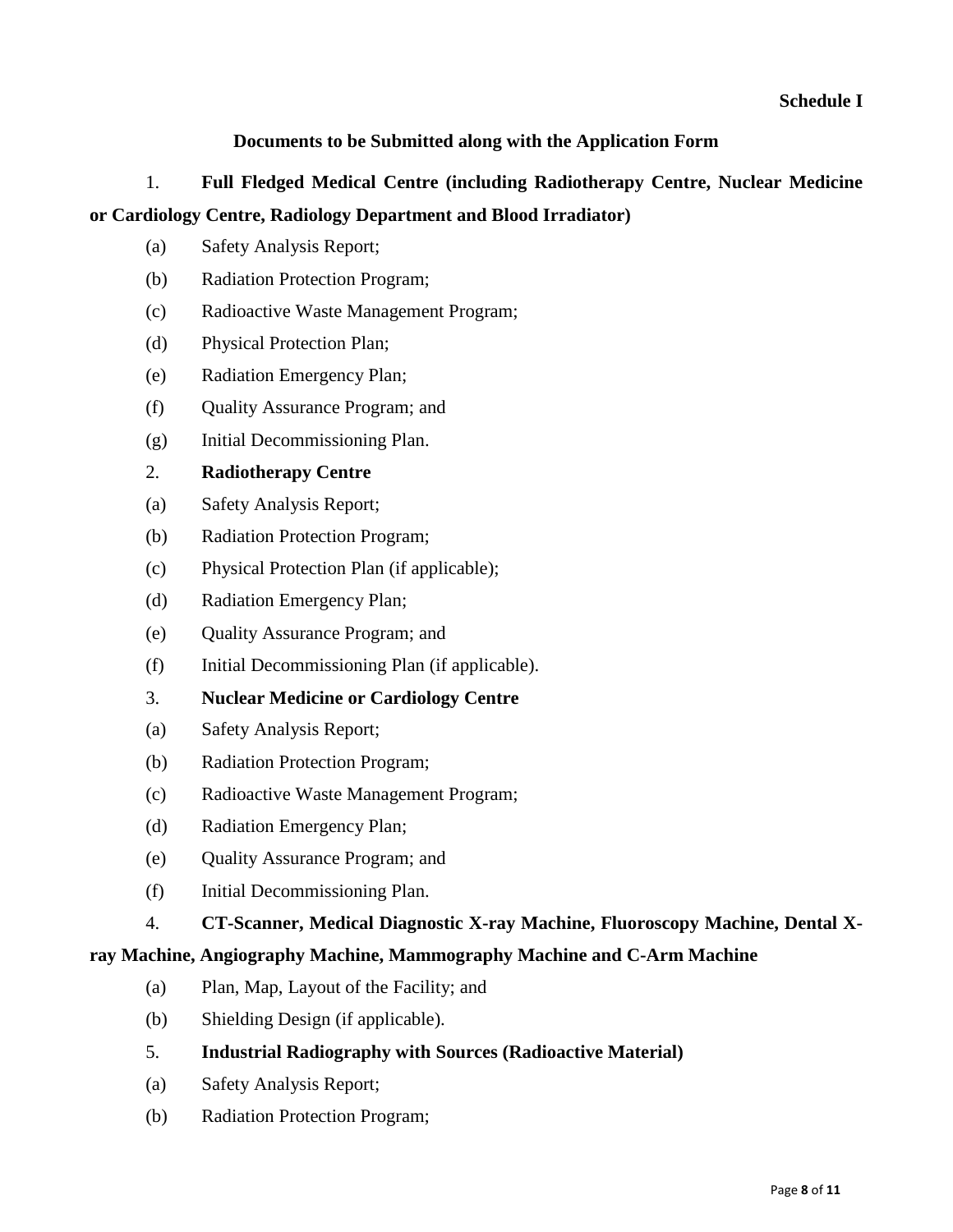- (c) Physical Protection Plan;
- (d) Radiation Emergency Plan;
- (e) Quality Assurance Program; and
- (f) Initial Decommissioning Plan.
- 6. **Industrial Radiography with X-ray**
- (a) Safety Analysis Report;
- (b) Radiation Protection Program; and
- (c) Radiation Emergency Plan.
- 7. **Oil Well Logging**
- (a) Plan, Map, Layout of the Facility;
- (b) Radiation Protection Program;
- (c) Physical Protection Plan (up to Category-III Sources);
- (d) Radiation Emergency Plan; and
- (e) Initial Decommissioning Plan.

#### 8. **Nuclear Gauges**

- (a) Plan, Map, Layout of the Facility;
- (b) Radiation Protection Program (up to Category-III Sources);
- (c) Physical Protection Plan (up to Category-III Sources);
- (d) Radiation Emergency Plan (up to Category-III Sources); and
- (e) Initial Decommissioning Plan.

#### 9. **Blood Irradiators**

- (a) Plan, Map, Layout of the Facility;
- (b) Shielding Design (if applicable);
- (c) Radiation Protection Program;
- (d) Physical Protection Plan (if applicable);
- (e) Radiation Emergency Plan; and
- (f) Initial Decommissioning Plan (if applicable).

### 10. **Agricultural Irradiators**

- (a) Safety Analysis Report;
- (b) Radiation Protection Program;
- (c) Physical Protection Plan (if applicable);
- (d) Radiation Emergency Plan;
- (e) Quality Assurance Program; and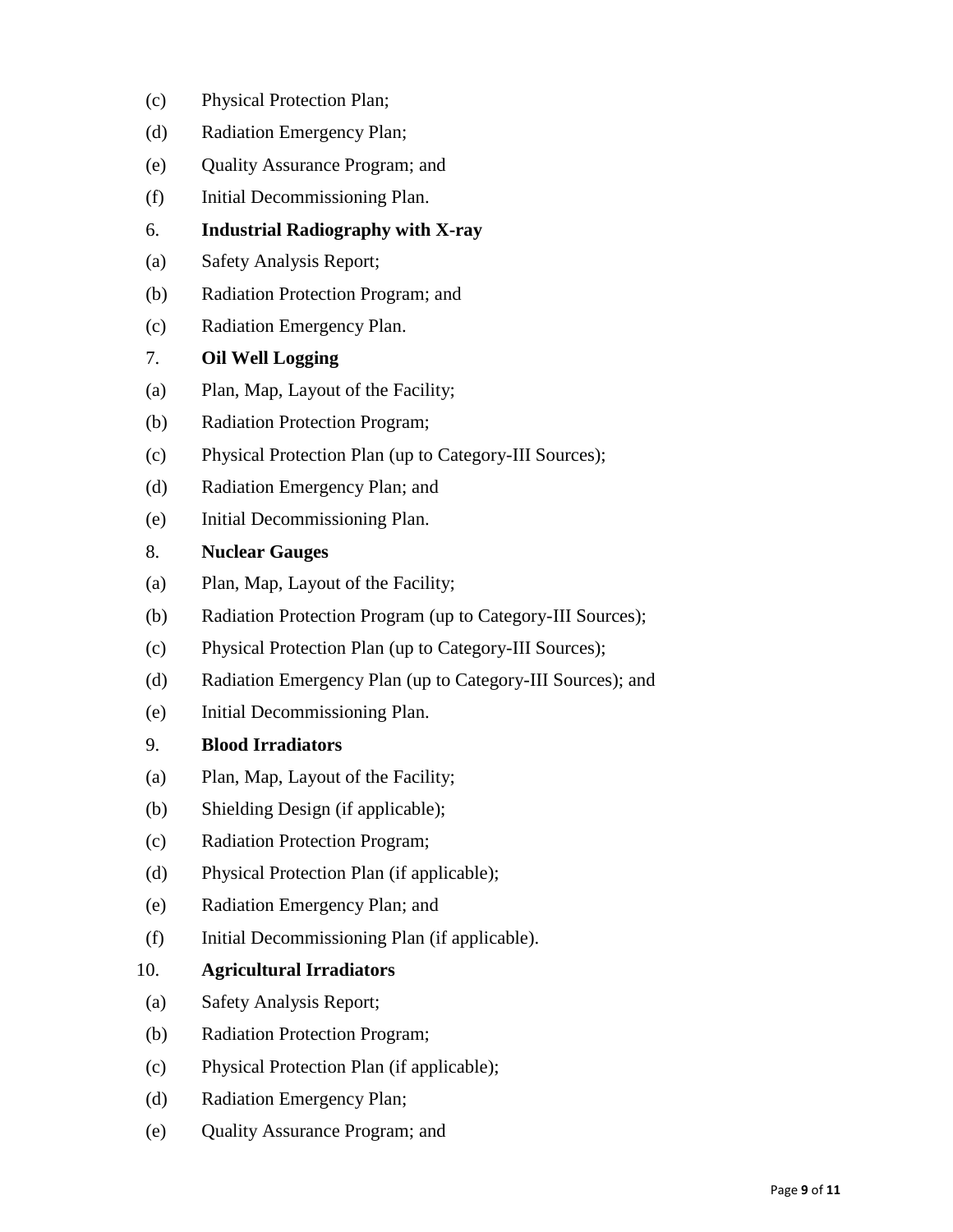(f) Initial Decommissioning Plan (if applicable).

# 11. **Industrial Irradiators**

- (a) Safety Analysis Report;
- (b) Radiation Protection Program;
- (c) Physical Protection Plan (if applicable);
- (d) Radiation Emergency Plan;
- (e) Quality Assurance Program; and
- (f) Initial Decommissioning Plan (if applicable).
- 12. **Cargo or Vehicle Scanners with Sources (Radioactive Material)**
- (a) Safety Analysis Report;
- (b) Radiation Protection Program;
- (c) Physical Protection Plan;
- (d) Radiation Emergency Plan;
- (e) Quality Assurance Program; and
- (f) Initial Decommissioning Plan.
- 13. **Cargo or Vehicle Scanners with X-ray**
- (a) Plan, Map, Layout of the Facility;
- (b) Shielding Design;
- (c) Radiation Protection Program (if applicable); and
- (d) Radiation Emergency Plan (if applicable).

# 14. **Manufacturers of Consumer Products (Having Radioactive Material as an**

### **Integral Part)**

- (a) Plan, Map, Layout of the Facility;
- (b) Shielding Design;
- (c) Radiation Protection Program;
- (d) Radioactive Waste Management Program;
- (e) Physical Protection Plan (if applicable);
- (f) Radiation Emergency Plan;
- (g) Quality Assurance Program; and
- (h) Initial Decommissioning Plan.

### 15. **Manufacturers of Sources (Radioactive Material)**

- (a) Safety Analysis Report;
- (b) Radiation Protection Program;